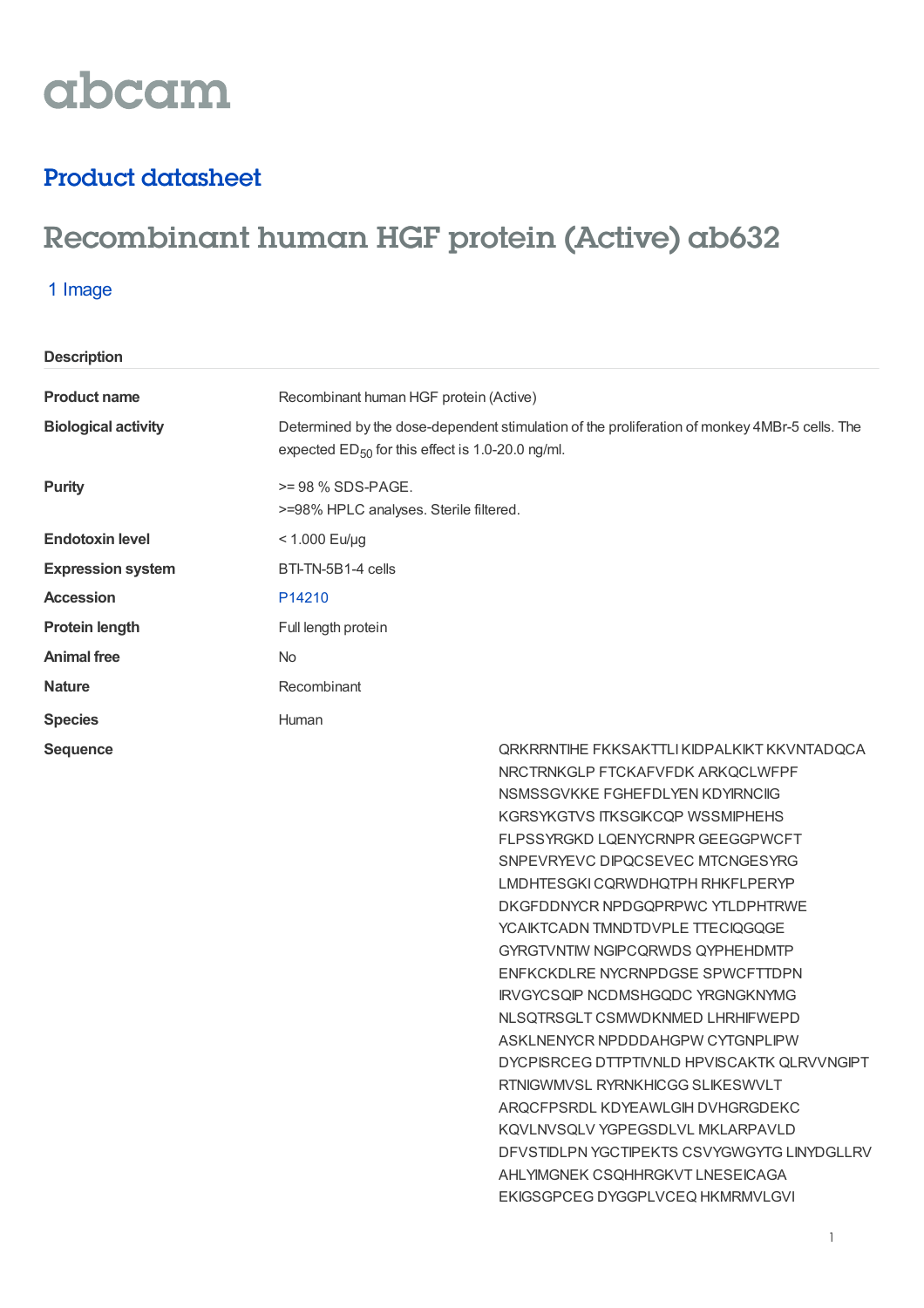#### VPGRGCAIPN RPGIFVRVAYYAKWIHKIIL TYKVPQS

| <b>Predicted molecular weight</b> | 80 kDa                                                                                                                                           |
|-----------------------------------|--------------------------------------------------------------------------------------------------------------------------------------------------|
| Amino acids                       | 32 to 728                                                                                                                                        |
|                                   | <b>Additional sequence information</b> $\alpha$ -chain and $\beta$ -chain, held together by a single disulfide bond, resulting in formation of a |
|                                   | biologically active heterodimer. Full length mature protein, without the signal peptide.                                                         |

#### **Specifications**

Our [Abpromise](https://www.abcam.com/abpromise) guarantee covers the use of **ab632** in the following tested applications.

The application notes include recommended starting dilutions; optimal dilutions/concentrations should be determined by the end user.

| <b>Applications</b>            | <b>HPLC</b>                                                                                                                                                                                                                                                                           |
|--------------------------------|---------------------------------------------------------------------------------------------------------------------------------------------------------------------------------------------------------------------------------------------------------------------------------------|
|                                | <b>Functional Studies</b>                                                                                                                                                                                                                                                             |
|                                | SDS-PAGE                                                                                                                                                                                                                                                                              |
| Form                           | Lyophilized                                                                                                                                                                                                                                                                           |
| <b>Additional notes</b>        | Expression System = Baculovirus infected High-5 cells.                                                                                                                                                                                                                                |
| <b>Preparation and Storage</b> |                                                                                                                                                                                                                                                                                       |
| <b>Stability and Storage</b>   | Shipped at 4°C. Store at +4°C short term (1-2 weeks). Upon delivery aliquot. Store at -20°C or -<br>80°C. Avoid freeze / thaw cycle.                                                                                                                                                  |
|                                | Constituents: 1.16% Sodium chloride, 0.12% Tris, 1.74% DL-Arginine                                                                                                                                                                                                                    |
|                                | This product is an active protein and may elicit a biological response in vivo, handle with caution.                                                                                                                                                                                  |
| <b>Reconstitution</b>          | Centrifuge the vial prior to opening. Reconstitute in water to a concentration of 0.5 mg/ml. This<br>solution can then be diluted into other aqueous buffers and stored at 4oC for 1 week or -20oC for<br>future use.                                                                 |
| <b>General Info</b>            |                                                                                                                                                                                                                                                                                       |
| <b>Function</b>                | Potent mitogen for mature parenchymal hepatocyte cells, seems to be a hepatotrophic factor, and<br>acts as a growth factor for a broad spectrum of tissues and cell types. Activating ligand for the<br>receptor tyrosine kinase MET by binding to it and promoting its dimerization. |
| <b>Involvement in disease</b>  | Deafness, autosomal recessive, 39                                                                                                                                                                                                                                                     |
| <b>Sequence similarities</b>   | Belongs to the peptidase S1 family. Plasminogen subfamily.<br>Contains 4 kringle domains.<br>Contains 1 PAN domain.<br>Contains 1 peptidase S1 domain.                                                                                                                                |

#### **Images**